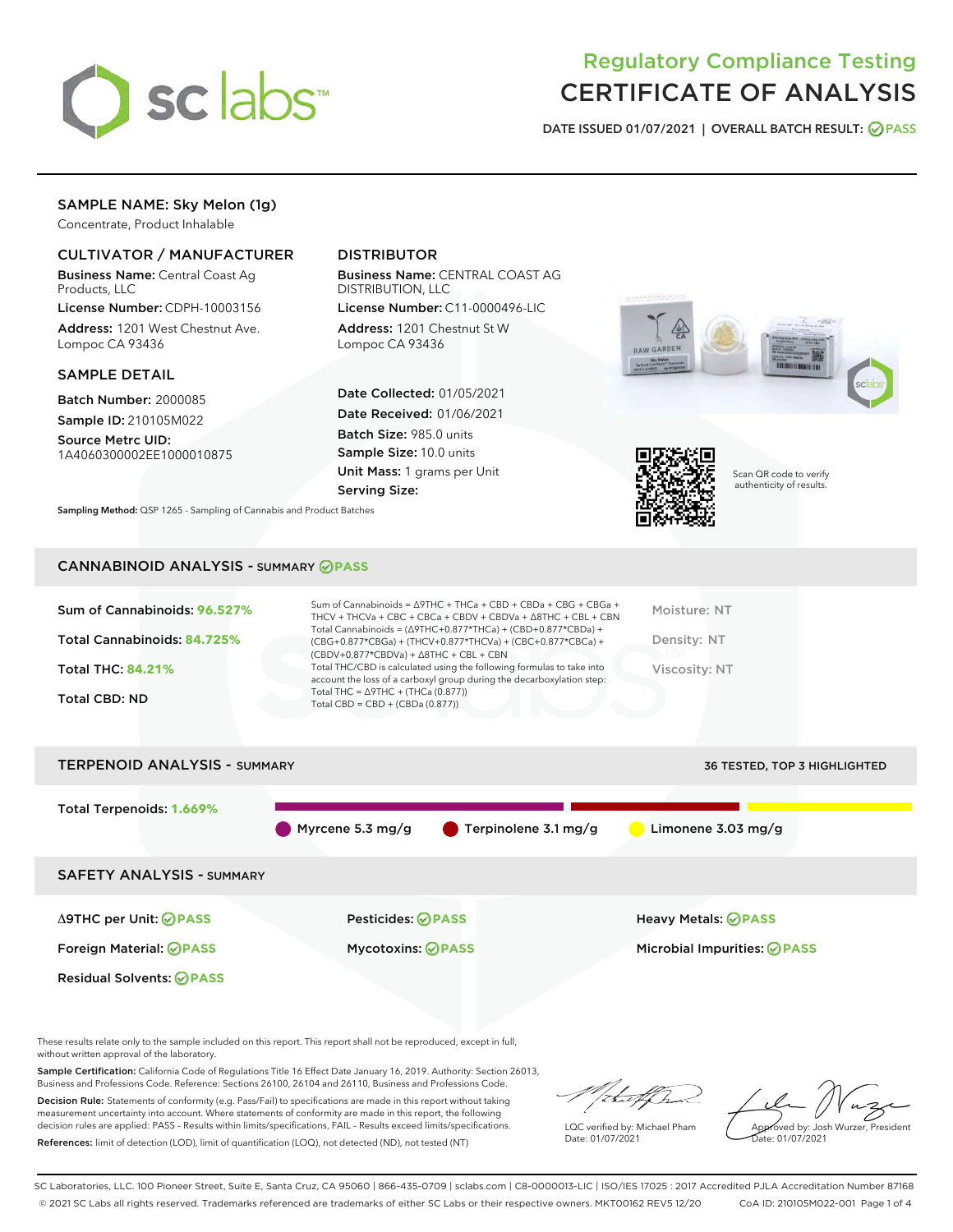## **sc labs**™

### Regulatory Compliance Testing CERTIFICATE OF ANALYSIS



SKY MELON (1G) | DATE ISSUED 01/07/2021 | OVERALL BATCH RESULT: @ PASS

#### CANNABINOID TEST RESULTS - 01/07/2021 2 PASS

Tested by high-performance liquid chromatography with diode-array detection (HPLC-DAD). **Method:** QSP 1157 - Analysis of Cannabinoids by HPLC-DAD

| <b>TOTAL CANNABINOIDS: 84.725%</b>             |
|------------------------------------------------|
| Total Cannabinoids (Total THC) + (Total CBD) + |

(Total CBG) + (Total THCV) + (Total CBC) + (Total CBDV) + ∆8THC + CBL + CBN

TOTAL THC: **84.21%** Total THC (∆9THC+0.877\*THCa)

TOTAL CBD: ND

Total CBD (CBD+0.877\*CBDa)

TOTAL CBG: 0.1% Total CBG (CBG+0.877\*CBGa) TOTAL THCV: 0.336%

Total THCV (THCV+0.877\*THCVa) TOTAL CBC: 0.079% Total CBC (CBC+0.877\*CBCa)

TOTAL CBDV: ND Total CBDV (CBDV+0.877\*CBDVa)

| <b>COMPOUND</b> | LOD/LOQ<br>(mg/g)          | <b>MEASUREMENT</b><br><b>UNCERTAINTY</b><br>(mg/g) | <b>RESULT</b><br>(mg/g) | <b>RESULT</b><br>(%) |
|-----------------|----------------------------|----------------------------------------------------|-------------------------|----------------------|
| <b>THCa</b>     | 0.05 / 0.14                | ±24.518                                            | 954.01                  | 95.401               |
| <b>A9THC</b>    | 0.06 / 0.26                | ±0.187                                             | 5.43                    | 0.543                |
| <b>THCVa</b>    | 0.07/0.20                  | ±0.183                                             | 3.83                    | 0.383                |
| <b>CBGa</b>     | 0.1/0.2                    | ±0.06                                              | 1.1                     | 0.11                 |
| <b>CBCa</b>     | 0.07/0.28                  | ±0.044                                             | 0.90                    | 0.090                |
| A8THC           | 0.1/0.4                    | N/A                                                | <b>ND</b>               | <b>ND</b>            |
| <b>THCV</b>     | 0.1 / 0.2                  | N/A                                                | <b>ND</b>               | <b>ND</b>            |
| <b>CBD</b>      | 0.07/0.29                  | N/A                                                | <b>ND</b>               | <b>ND</b>            |
| <b>CBDa</b>     | 0.02/0.19                  | N/A                                                | <b>ND</b>               | <b>ND</b>            |
| <b>CBDV</b>     | 0.04 / 0.15                | N/A                                                | <b>ND</b>               | <b>ND</b>            |
| <b>CBDVa</b>    | 0.03/0.53                  | N/A                                                | <b>ND</b>               | <b>ND</b>            |
| <b>CBG</b>      | 0.06/0.19                  | N/A                                                | <b>ND</b>               | <b>ND</b>            |
| <b>CBL</b>      | 0.06/0.24                  | N/A                                                | <b>ND</b>               | <b>ND</b>            |
| <b>CBN</b>      | 0.1 / 0.3                  | N/A                                                | <b>ND</b>               | <b>ND</b>            |
| <b>CBC</b>      | 0.2 / 0.5                  | N/A                                                | <b>ND</b>               | <b>ND</b>            |
|                 | <b>SUM OF CANNABINOIDS</b> |                                                    | 965.27 mg/g             | 96.527%              |

**UNIT MASS: 1 grams per Unit**

| ∆9THC per Unit                                                                            | 1100 per-package limit | $5.43$ mg/unit<br><b>PASS</b> |  |  |  |
|-------------------------------------------------------------------------------------------|------------------------|-------------------------------|--|--|--|
| <b>Total THC per Unit</b>                                                                 |                        | 842.10 mg/unit                |  |  |  |
| <b>CBD per Unit</b>                                                                       |                        | <b>ND</b>                     |  |  |  |
| <b>Total CBD per Unit</b>                                                                 |                        | <b>ND</b>                     |  |  |  |
| Sum of Cannabinoids<br>per Unit                                                           |                        | 965.27 mg/unit                |  |  |  |
| <b>Total Cannabinoids</b><br>per Unit                                                     |                        | 847.25 mg/unit                |  |  |  |
| <b>MOISTURE TEST RESULT</b><br><b>VISCOSITY TEST RESULT</b><br><b>DENSITY TEST RESULT</b> |                        |                               |  |  |  |

Not Tested

Not Tested

Not Tested

#### TERPENOID TEST RESULTS - 01/07/2021

Terpene analysis utilizing gas chromatography-flame ionization detection (GC-FID). Terpenes are the aromatic compounds that endow cannabis with their unique scent and effect. Following are the primary terpenes detected. **Method:** QSP 1192 - Analysis of Terpenoids by GC-FID

| <b>COMPOUND</b>         | LOD/LOQ<br>(mg/g) | <b>MEASUREMENT</b><br><b>UNCERTAINTY</b><br>(mg/g) | <b>RESULT</b><br>(mg/g)                         | <b>RESULT</b><br>(%) |
|-------------------------|-------------------|----------------------------------------------------|-------------------------------------------------|----------------------|
| <b>Myrcene</b>          | 0.1 / 0.2         | $\pm 0.43$                                         | 5.3                                             | 0.53                 |
| Terpinolene             | 0.04 / 0.1        | $\pm 0.21$                                         | 3.1                                             | 0.31                 |
| Limonene                | 0.04 / 0.12       | ±0.111                                             | 3.03                                            | 0.303                |
| $\beta$ Caryophyllene   | 0.04 / 0.11       | ±0.079                                             | 1.67                                            | 0.167                |
| Ocimene                 | 0.05 / 0.1        | ±0.13                                              | 1.1                                             | 0.11                 |
| $\beta$ Pinene          | 0.1 / 0.2         | ±0.05                                              | 0.6                                             | 0.06                 |
| Linalool                | 0.04 / 0.1        | ±0.03                                              | 0.5                                             | 0.05                 |
| $\alpha$ Humulene       | 0.03 / 0.08       | ±0.014                                             | 0.43                                            | 0.043                |
| $\alpha$ Pinene         | 0.04 / 0.13       | ±0.023                                             | 0.35                                            | 0.035                |
| Fenchol                 | 0.1 / 0.2         | ±0.02                                              | 0.3                                             | 0.03                 |
| Terpineol               | 0.03 / 0.1        | ±0.02                                              | 0.2                                             | 0.02                 |
| Valencene               | 0.02 / 0.06       | ±0.002                                             | 0.11                                            | 0.011                |
| $\alpha$ Phellandrene   | 0.1 / 0.2         | N/A                                                | <loq< th=""><th><loq< th=""></loq<></th></loq<> | <loq< th=""></loq<>  |
| 3 Carene                | 0.1 / 0.2         | N/A                                                | <loq< th=""><th><loq< th=""></loq<></th></loq<> | <loq< th=""></loq<>  |
| <b>Borneol</b>          | 0.1 / 0.3         | N/A                                                | <loq< th=""><th><loq< th=""></loq<></th></loq<> | <loq< th=""></loq<>  |
| Guaiol                  | 0.04 / 0.13       | N/A                                                | $<$ LOQ                                         | <loq< th=""></loq<>  |
| Camphene                | 0.1 / 0.2         | N/A                                                | ND                                              | <b>ND</b>            |
| Sabinene                | 0.1 / 0.2         | N/A                                                | <b>ND</b>                                       | <b>ND</b>            |
| $\alpha$ Terpinene      | 0.1 / 0.2         | N/A                                                | <b>ND</b>                                       | <b>ND</b>            |
| Eucalyptol              | 0.1 / 0.2         | N/A                                                | ND                                              | <b>ND</b>            |
| $\gamma$ Terpinene      | 0.1 / 0.2         | N/A                                                | <b>ND</b>                                       | <b>ND</b>            |
| Sabinene Hydrate        | 0.1 / 0.2         | N/A                                                | <b>ND</b>                                       | <b>ND</b>            |
| Fenchone                | 0.1 / 0.2         | N/A                                                | ND                                              | <b>ND</b>            |
| (-)-Isopulegol          | 0.03 / 0.08       | N/A                                                | <b>ND</b>                                       | <b>ND</b>            |
| Camphor                 | 0.1 / 0.3         | N/A                                                | ND                                              | <b>ND</b>            |
| Isoborneol              | 0.1 / 0.2         | N/A                                                | ND                                              | <b>ND</b>            |
| Menthol                 | 0.04 / 0.1        | N/A                                                | <b>ND</b>                                       | <b>ND</b>            |
| Nerol                   | 0.05 / 0.1        | N/A                                                | <b>ND</b>                                       | <b>ND</b>            |
| $R-(+)$ -Pulegone       | 0.04 / 0.1        | N/A                                                | ND                                              | <b>ND</b>            |
| Geraniol                | 0.04 / 0.11       | N/A                                                | <b>ND</b>                                       | <b>ND</b>            |
| <b>Geranyl Acetate</b>  | 0.03 / 0.10       | N/A                                                | ND                                              | ND                   |
| $\alpha$ Cedrene        | 0.03 / 0.10       | N/A                                                | ND                                              | ND                   |
| Nerolidol               | 0.03 / 0.09       | N/A                                                | ND                                              | ND                   |
| Caryophyllene<br>Oxide  | 0.1 / 0.2         | N/A                                                | ND                                              | <b>ND</b>            |
| Cedrol                  | 0.1 / 0.2         | N/A                                                | ND                                              | ND                   |
| $\alpha$ Bisabolol      | 0.1 / 0.2         | N/A                                                | <b>ND</b>                                       | ND                   |
| <b>TOTAL TERPENOIDS</b> |                   |                                                    | 16.69 mg/g                                      | 1.669%               |

SC Laboratories, LLC. 100 Pioneer Street, Suite E, Santa Cruz, CA 95060 | 866-435-0709 | sclabs.com | C8-0000013-LIC | ISO/IES 17025 : 2017 Accredited PJLA Accreditation Number 87168 © 2021 SC Labs all rights reserved. Trademarks referenced are trademarks of either SC Labs or their respective owners. MKT00162 REV5 12/20 CoA ID: 210105M022-001 Page 2 of 4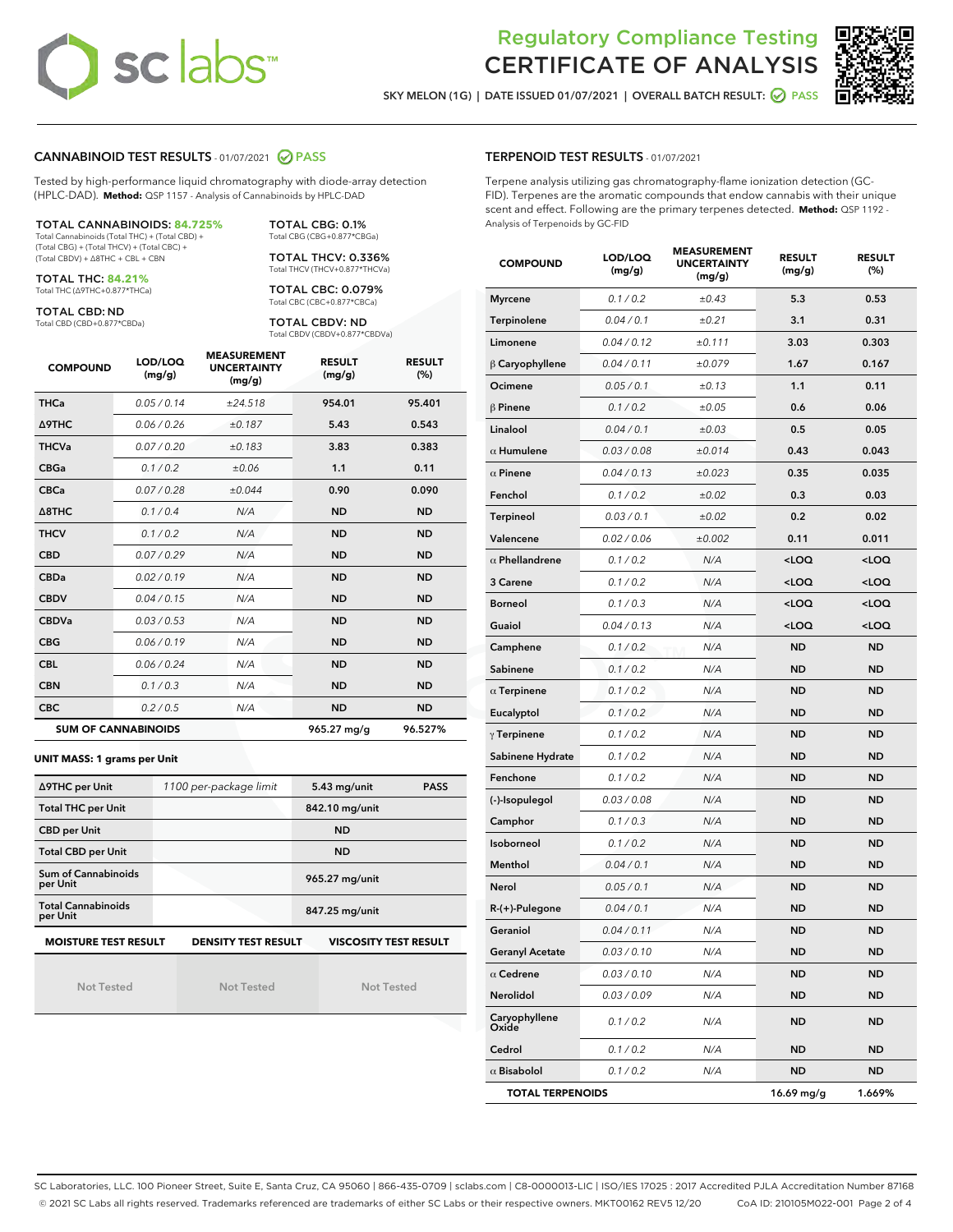# **sc labs**™

### Regulatory Compliance Testing CERTIFICATE OF ANALYSIS



SKY MELON (1G) | DATE ISSUED 01/07/2021 | OVERALL BATCH RESULT: 0 PASS

#### CATEGORY 1 PESTICIDE TEST RESULTS - 01/07/2021 @ PASS

Pesticide and plant growth regulator analysis utilizing high-performance liquid chromatography-mass spectrometry (HPLC-MS) or gas chromatography-mass spectrometry (GC-MS). \*GC-MS utilized where indicated. **Method:** QSP 1212 - Analysis of Pesticides and Mycotoxins by LC-MS or QSP 1213 - Analysis of Pesticides by GC-MS

| <b>COMPOUND</b>             | LOD/LOQ<br>$(\mu g/g)$ | <b>ACTION</b><br><b>LIMIT</b><br>$(\mu g/g)$ | <b>MEASUREMENT</b><br><b>UNCERTAINTY</b><br>$(\mu g/g)$ | <b>RESULT</b><br>$(\mu g/g)$ | <b>RESULT</b> |
|-----------------------------|------------------------|----------------------------------------------|---------------------------------------------------------|------------------------------|---------------|
| Aldicarb                    | 0.03 / 0.09            | $\geq$ LOD                                   | N/A                                                     | <b>ND</b>                    | <b>PASS</b>   |
| Carbofuran                  | 0.01 / 0.04            | ≥ LOD                                        | N/A                                                     | <b>ND</b>                    | <b>PASS</b>   |
| Chlordane*                  | 0.03 / 0.08            | ≥ LOD                                        | N/A                                                     | <b>ND</b>                    | <b>PASS</b>   |
| Chlorfenapyr*               | 0.03/0.10              | ≥ LOD                                        | N/A                                                     | <b>ND</b>                    | <b>PASS</b>   |
| Chlorpyrifos                | 0.02/0.06              | $>$ LOD                                      | N/A                                                     | <b>ND</b>                    | <b>PASS</b>   |
| Coumaphos                   | 0.02 / 0.06            | $\geq$ LOD                                   | N/A                                                     | <b>ND</b>                    | <b>PASS</b>   |
| Daminozide                  | 0.03/0.10              | $>$ LOD                                      | N/A                                                     | <b>ND</b>                    | <b>PASS</b>   |
| <b>DDVP</b><br>(Dichlorvos) | 0.02 / 0.07            | $\geq$ LOD                                   | N/A                                                     | <b>ND</b>                    | <b>PASS</b>   |
| <b>Dimethoate</b>           | 0.02 / 0.07            | $\geq$ LOD                                   | N/A                                                     | <b>ND</b>                    | <b>PASS</b>   |
| Ethoprop(hos)               | 0.03/0.08              | $>$ LOD                                      | N/A                                                     | <b>ND</b>                    | <b>PASS</b>   |
| Etofenprox                  | 0.02 / 0.05            | $\geq$ LOD                                   | N/A                                                     | <b>ND</b>                    | <b>PASS</b>   |
| Fenoxycarb                  | 0.02 / 0.06            | $\geq$ LOD                                   | N/A                                                     | <b>ND</b>                    | <b>PASS</b>   |
| Fipronil                    | 0.02 / 0.06            | $\geq$ LOD                                   | N/A                                                     | <b>ND</b>                    | <b>PASS</b>   |
| Imazalil                    | 0.02 / 0.06            | $>$ LOD                                      | N/A                                                     | <b>ND</b>                    | <b>PASS</b>   |
| <b>Methiocarb</b>           | 0.02 / 0.06            | ≥ LOD                                        | N/A                                                     | <b>ND</b>                    | <b>PASS</b>   |
| Methyl<br>parathion         | 0.03/0.10              | $\geq$ LOD                                   | N/A                                                     | <b>ND</b>                    | <b>PASS</b>   |
| <b>Mevinphos</b>            | 0.03/0.09              | $\geq$ LOD                                   | N/A                                                     | <b>ND</b>                    | <b>PASS</b>   |
| Paclobutrazol               | 0.02 / 0.05            | $\geq$ LOD                                   | N/A                                                     | <b>ND</b>                    | <b>PASS</b>   |
| Propoxur                    | 0.02 / 0.06            | $>$ LOD                                      | N/A                                                     | <b>ND</b>                    | <b>PASS</b>   |
| Spiroxamine                 | 0.02 / 0.05            | $\geq$ LOD                                   | N/A                                                     | <b>ND</b>                    | <b>PASS</b>   |
| Thiacloprid                 | 0.03 / 0.07            | $\geq$ LOD                                   | N/A                                                     | <b>ND</b>                    | <b>PASS</b>   |
|                             |                        |                                              |                                                         |                              |               |

#### CATEGORY 2 PESTICIDE TEST RESULTS - 01/07/2021 @ PASS

| <b>COMPOUND</b>   | LOD/LOQ<br>$(\mu g/g)$ | <b>ACTION</b><br>LIMIT<br>$(\mu g/g)$ | <b>MEASUREMENT</b><br><b>UNCERTAINTY</b><br>$(\mu g/g)$ | <b>RESULT</b><br>$(\mu g/g)$ | <b>RESULT</b> |
|-------------------|------------------------|---------------------------------------|---------------------------------------------------------|------------------------------|---------------|
| Abamectin         | 0.03/0.10              | 0.1                                   | N/A                                                     | <b>ND</b>                    | <b>PASS</b>   |
| Acephate          | 0.01/0.04              | 0.1                                   | N/A                                                     | <b>ND</b>                    | <b>PASS</b>   |
| Acequinocyl       | 0.02/0.05              | 0.1                                   | N/A                                                     | <b>ND</b>                    | <b>PASS</b>   |
| Acetamiprid       | 0.02/0.05              | 0.1                                   | N/A                                                     | <b>ND</b>                    | <b>PASS</b>   |
| Azoxystrobin      | 0.01/0.04              | 0.1                                   | N/A                                                     | <b>ND</b>                    | <b>PASS</b>   |
| <b>Bifenazate</b> | 0.01/0.02              | 0.1                                   | N/A                                                     | <b>ND</b>                    | <b>PASS</b>   |
| <b>Bifenthrin</b> | 0.01/0.02              | 3                                     | N/A                                                     | <b>ND</b>                    | <b>PASS</b>   |
| <b>Boscalid</b>   | 0.02 / 0.06            | 0.1                                   | N/A                                                     | <b>ND</b>                    | <b>PASS</b>   |

#### CATEGORY 2 PESTICIDE TEST RESULTS - 01/07/2021 continued

| <b>COMPOUND</b>               | <b>LOD/LOQ</b><br>$(\mu g/g)$ | <b>ACTION</b><br>LIMIT<br>$(\mu g/g)$ | <b>MEASUREMENT</b><br><b>UNCERTAINTY</b><br>(µg/g) | <b>RESULT</b><br>(µg/g) | <b>RESULT</b> |
|-------------------------------|-------------------------------|---------------------------------------|----------------------------------------------------|-------------------------|---------------|
| Captan                        | 0.2 / 0.5                     | 0.7                                   | N/A                                                | <b>ND</b>               | <b>PASS</b>   |
| Carbaryl                      | 0.01 / 0.02                   | 0.5                                   | N/A                                                | ND                      | <b>PASS</b>   |
| Chlorantranilip-<br>role      | 0.01 / 0.03                   | 10                                    | N/A                                                | <b>ND</b>               | <b>PASS</b>   |
| Clofentezine                  | 0.02 / 0.06                   | 0.1                                   | N/A                                                | ND                      | <b>PASS</b>   |
| Cyfluthrin                    | 0.1 / 0.4                     | $\overline{2}$                        | N/A                                                | ND                      | <b>PASS</b>   |
| Cypermethrin                  | 0.1 / 0.3                     | 1                                     | N/A                                                | ND                      | <b>PASS</b>   |
| <b>Diazinon</b>               | 0.01 / 0.04                   | 0.1                                   | N/A                                                | ND                      | <b>PASS</b>   |
| Dimethomorph                  | 0.01 / 0.03                   | 2                                     | N/A                                                | <b>ND</b>               | <b>PASS</b>   |
| Etoxazole                     | 0.010 / 0.028                 | 0.1                                   | N/A                                                | ND                      | <b>PASS</b>   |
| Fenhexamid                    | 0.02 / 0.1                    | 0.1                                   | N/A                                                | ND                      | <b>PASS</b>   |
| Fenpyroximate                 | 0.03 / 0.08                   | 0.1                                   | N/A                                                | <b>ND</b>               | <b>PASS</b>   |
| Flonicamid                    | 0.01 / 0.04                   | 0.1                                   | N/A                                                | ND                      | <b>PASS</b>   |
| Fludioxonil                   | 0.03 / 0.08                   | 0.1                                   | N/A                                                | ND                      | <b>PASS</b>   |
| Hexythiazox                   | 0.01 / 0.04                   | 0.1                                   | N/A                                                | <b>ND</b>               | <b>PASS</b>   |
| Imidacloprid                  | 0.01 / 0.04                   | 5                                     | N/A                                                | ND                      | <b>PASS</b>   |
| Kresoxim-methyl               | 0.02 / 0.07                   | 0.1                                   | N/A                                                | ND                      | <b>PASS</b>   |
| <b>Malathion</b>              | 0.02 / 0.05                   | 0.5                                   | N/A                                                | ND                      | <b>PASS</b>   |
| Metalaxyl                     | 0.02 / 0.06                   | 2                                     | N/A                                                | ND                      | <b>PASS</b>   |
| Methomyl                      | 0.03 / 0.1                    | 1                                     | N/A                                                | ND                      | <b>PASS</b>   |
| Myclobutanil                  | 0.03 / 0.1                    | 0.1                                   | N/A                                                | <b>ND</b>               | <b>PASS</b>   |
| <b>Naled</b>                  | 0.03 / 0.1                    | 0.1                                   | N/A                                                | ND                      | <b>PASS</b>   |
| Oxamyl                        | 0.02 / 0.06                   | 0.5                                   | N/A                                                | ND                      | <b>PASS</b>   |
| Pentachloronitro-<br>benzene* | 0.03 / 0.09                   | 0.1                                   | N/A                                                | ND                      | <b>PASS</b>   |
| Permethrin                    | 0.03 / 0.09                   | 0.5                                   | N/A                                                | ND                      | <b>PASS</b>   |
| Phosmet                       | 0.03 / 0.10                   | 0.1                                   | N/A                                                | ND                      | <b>PASS</b>   |
| Piperonylbu-<br>toxide        | 0.003 / 0.009                 | 3                                     | N/A                                                | <b>ND</b>               | <b>PASS</b>   |
| Prallethrin                   | 0.03 / 0.08                   | 0.1                                   | N/A                                                | <b>ND</b>               | <b>PASS</b>   |
| Propiconazole                 | 0.01 / 0.03                   | 0.1                                   | N/A                                                | ND                      | <b>PASS</b>   |
| Pyrethrins                    | 0.03 / 0.08                   | 0.5                                   | N/A                                                | ND                      | PASS          |
| Pyridaben                     | 0.006 / 0.019                 | 0.1                                   | N/A                                                | <b>ND</b>               | <b>PASS</b>   |
| Spinetoram                    | 0.02 / 0.07                   | 0.1                                   | N/A                                                | <b>ND</b>               | <b>PASS</b>   |
| Spinosad                      | 0.02 / 0.06                   | 0.1                                   | N/A                                                | ND                      | <b>PASS</b>   |
| Spiromesifen                  | 0.02 / 0.05                   | 0.1                                   | N/A                                                | <b>ND</b>               | <b>PASS</b>   |
| Spirotetramat                 | 0.01 / 0.02                   | 0.1                                   | N/A                                                | <b>ND</b>               | <b>PASS</b>   |
| Tebuconazole                  | 0.02 / 0.07                   | 0.1                                   | N/A                                                | ND                      | <b>PASS</b>   |
| Thiamethoxam                  | 0.03 / 0.08                   | 5                                     | N/A                                                | <b>ND</b>               | <b>PASS</b>   |
| Trifloxystrobin               | 0.01 / 0.03                   | 0.1                                   | N/A                                                | <b>ND</b>               | <b>PASS</b>   |